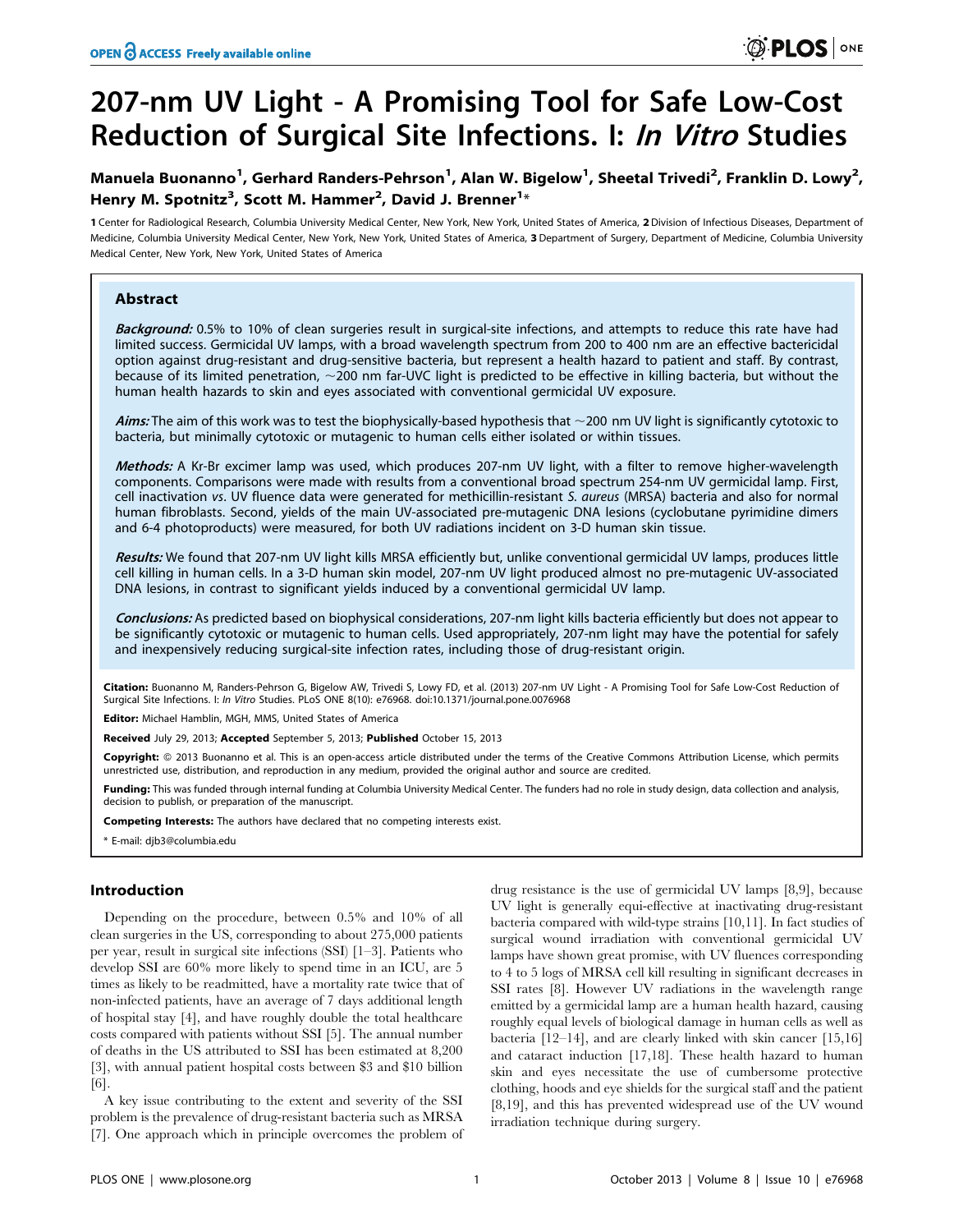The spectrum of wavelengths emitted by a conventional mercury germicidal UV lamp is broad, covering the UVC, UVB and UVA ranges from about 200 nm to more than 400 nm, with the dominant bactericidal effect due to UVC around 254 nm. Here we suggest and provide evidence here that there exists a narrow wavelength window in the far-UVC region, around 200 nm, in which bacteria are efficiently killed, but which produces far less cytotoxic or mutagenic damage to human cells.

The proposed bactericidal application of 207-nm UV light in the presence of humans is based on the fact that UV light at a wavelength of around 200 nm is very strongly absorbed by proteins (particularly through the peptide bond) and other biomolecules [20,21], so its ability to penetrate biological material is very limited. Thus, for example the intensity of 200-nm UV light is reduced by half in only about  $0.3 \mu m$  of tissue, compared with about  $3 \mu m$  at  $250 \mu m$  and much longer distances for higher UV wavelengths [22,23]. This phenomenon is quantified in Figure 1 [20,24]. By contrast, 200-nmUV light is only minimally absorbed in water [25].

As we now discuss, this very limited penetration of  $\sim$ 200-nm UV light in biological material is significant here, both at the cellular and at the tissue level:

At the cellular level, bacteria are, of course, much smaller than almost any human cell. Typical bacterial cells are less than 1 um in diameter [26,27], whereas typical human cells range in diameter from about 10 to 25  $\mu$ m [26]. It follows that  $\sim$ 200-nm UV light can penetrate throughout typical bacteria, but cannot penetrate significantly beyond the outer perimeter of the cytoplasm of typical human cells - and will be drastically attenuated before reaching the human cell nucleus. By contrast higher wavelength light from a conventional germicidal lamp can reach human cell nuclei without major attenuation (see Figure 1). Based on these biophysical considerations, while radiation from a conventional UVC lamp would be expected to be cytotoxic and mutagenic to both bacteria and human cells (which is indeed the case  $[12-14]$ ,  $\sim 200$  nm UV light would be expected to be



Figure 1. Mean wavelength-dependent UV absorbance coefficients, averaged over published measurements for eight common proteins. Data derived from Ref [24] for human serum albumin, horse hemoglobin, human immunoglobulin- $\gamma$ , lysozyme, bovine serum albumin, bovine a-chymotrypsinogen, bovine immunoglobulin- $\gamma$  and bovine ribonuclease A. Typical standard deviations of the measurements across these eight proteins [24] are shown. doi:10.1371/journal.pone.0076968.g001

cytotoxic to bacteria but very much less cytotoxic or mutagenic to human cells. The current study is designed to test this hypothesis.

At the tissue level, the two organs at major risk from UV light are the skin and the eye [15–18]. The key skin cells at risk from UV exposure, such as basal cells and melanocytes, are located within the epidermis below the stratum corneum which is a 5 to 20 µm thick layer of dead non-nucleated cells [28]. Given its very limited penetration (half-value thickness  $\sim 0.3$  µm, as discussed above),  $\sim$ 200-nm light will thus have minimal ability to penetrate the stratum corneum and reach the underlying key skin cells such as basal cells or melanocytes.

Considering now the eye, the most important target from the perspective of UV risk is the lens [17,18]. The lens is located distal to the cornea, which is sufficiently thick ( $\sim$ 500 µm [29],) such that penetration of  $\sim$ 200-nm light through the cornea to the lens would be essentially zero [30]. We also need to consider effects on the cornea from the perspective of photokeratitis, though any protective device against eye splash, which is now almost universal amongst surgical staff, would be expected to fully protect the cornea from 207-nm UV exposure.

Overall, these considerations suggest that irradiating the surface of a wound area with  $\sim$ 200-nm far-UVC light during the course of a surgical procedure may provide all the bactericidal advantages of conventional UV germicidal lamps, while potentially being safe for patient and staff, and requiring no protective clothing. It is the goal of this paper to provide a first test of the hypothesis of the efficacy and safety of  $\sim$ 200-nm light, using pre-clinical in-vitro models of MRSA, human cells and human skin tissue. Studies with animal models are the logical next step.

This approach is made practical by the development [31] of a UV lamp that emits at close to a single wavelength, in this case around 207 nm, defined by the gas mixture it contains; this is in contrast to conventional germicidal mercury UV lamps which emit over a broad range of wavelengths. Such single-wavelength lamps, based on UV emitted from an excited molecule complex (an exciplex), are called excimer lamps, or excilamps [32]. In the wavelength region of interest here, excimer lamps are available containing argon-fluorine, krypton-bromine, or krypton-chlorine mixtures, which respectively produce far-UVC light at 193, 207 and 222 nm [32]. Excimer lamps are small, rugged, inexpensive, sufficiently intense, and long-lived (10,000 to 100,000 h) [32–34]; several studies [35–38] have been published on the bactericidal properties of far-UVC excimer lamps, but the suggestion that  $\sim$ 200 nm wavelength UV is differentially cytotoxic to bacteria relative to human cells is new.

Here we use a filtered excimer lamp that produces essentially monoenergetic UV light at 207 nm. We describe measurements of cell killing by 207-nm light, and also by a conventional 254-nm germicidal UV lamp, both for methicillin-resistant Staphylococcus aureus (S. aureus) cells (MRSA) and also for normal human skin cells. We further describe measurements of typical UV-induced premutagenic DNA lesions in a 3-D human skin model, again both from 207-nm light and from a conventional broad spectrum germicidal UV lamp.

#### Materials and Methods

#### Production and Characterization of Monoenergetic UV Light at 207 nm

Excimer lamps (excilamps) [31,32] produce a high-intensity spatially-broad UV beam, primarily at a single-wavelength. The excimer lamp used here was based on a krypton-bromine (Kr-Br) gas mixture, which emits principally at 207 nm. The lamp (High Current Electronics Institute, Tomsk, Russia [32]) was air-cooled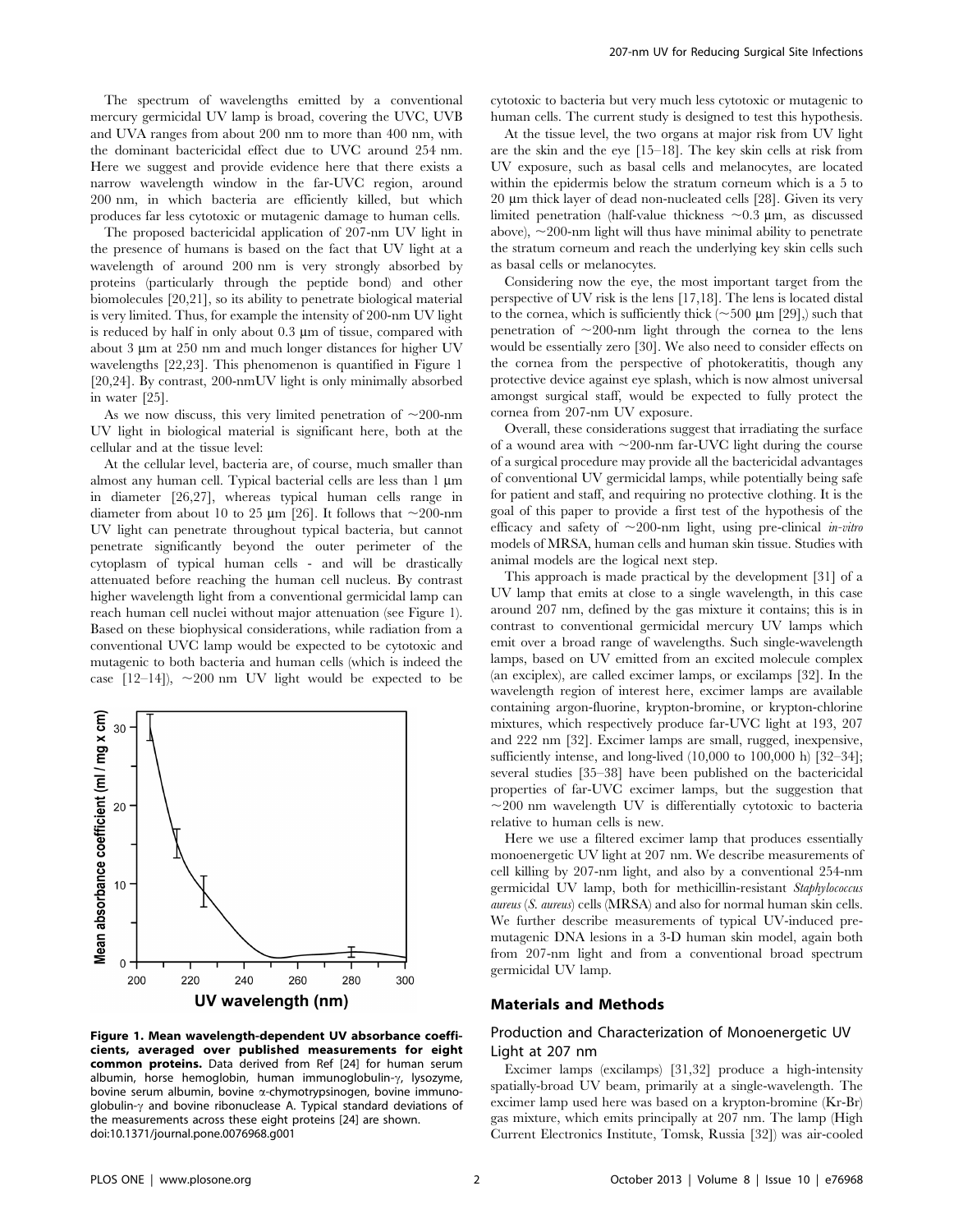and has a 7,500-mm<sup>2</sup> exit window. For comparison, studies were also carried out with a conventional broad-spectrum low-pressure mercury germicidal lamp (Sankyo Denki G15T8, Japan), with a peak emission at 254 nm.

A UV spectrometer (Photon Control, BC, Canada) sensitive in a wavelength range from 200 nm to 400 nm was used to measure the wavelength spectra emitted by the excimer lamp, and a deuterium lamp standard with a NIST-traceable spectral irradiance (Newport Corp, Stratford, CT, USA) was used to calibrate the UV spectrometer and to estimate absolute photon fluences. A UVX radiometer with a short wavelength sensor (Upland, CA, USA) was used to measure the fluence rate from the conventional germicidal lamp.

Figure 2 shows measured spectra emitted from the Kr-Br excimer lamp. As well as the main excimer emission at 207 nm, the lamp also emits lower fluences of higher wavelength light, particularly around 228 and 293 nm. These higher-wavelength components are undesirable as they are more penetrating (see Figure 1) and therefore potentially more harmful to human cells. We used a custom bandpass filter (Omega Optical, Brattleboro, VT, USA) to remove all but the dominant 207-nm wavelength emission. Using this filter, the system effectively delivered only a characteristic single wavelength of 207 nm, as shown in the inset to Figure 2.

The UV fluence rates at the target cell location were determined by the lamp intensities and the lamp-target distance. The results shown here used a lamp-target distance of 400 mm, and measured fluence rates at the target from the unfiltered and filtered Kr-Br lamp were respectively 0.33 and 0.044 mW/cm<sup>2</sup>; at the same location, the fluence rate from the conventional UV mercury lamp was 0.45 mW/cm<sup>2</sup>. These fluence rates could be simply adjusted up or down by changing the source-target distance. Depending on the desired fluence, the fluence rates used here resulted in irradiation times from tens of seconds to tens of minutes. Earlier studies reported in the literature showed that, for a given UV fluence, UV inactivation of S. *aureus* is independent of fluence rate/ irradiation time over irradiation times from a few seconds to a few hours [39].



Figure 2. Non-filtered and filtered measured emission spectra from a Kr-Br excimer lamp (main peak 207 nm). doi:10.1371/journal.pone.0076968.g002



Figure 3. Cell killing of MRSA and human cells, induced by UV from a conventional germicidal lamp. Cell killing is shown relative to zero-fluence controls, expressed as surviving fraction, or as logs of cell kill (-log<sub>10</sub>[surviving fraction]), produced by different fluences of UV exposure from a conventional broad-spectrum germicidal UV lamp (peak emission 254 nm). Data are shown for methicillin resistant S.  $a$ ureus cells ( $\bullet$ , MRSA strain USA300) and for AG1522 normal human fibroblasts  $(A)$ .

doi:10.1371/journal.pone.0076968.g003

#### MRSA Cell Survival Assay

Due to their clinical relevance [40,41], we chose methicillinresistant S. aureus (MRSA) for these initial studies. The strain chosen was USA300 (multilocus sequence type 8, clonal complex 8, staphylococcal cassette chromosome mec type IV), originally encountered in the community, but now a major cause of invasive nosocomial infections [42].

Survival of MRSA was assessed using the standard colony forming unit (CFU) assay: Fresh colonies of S. Aureus were inoculated into tryptic soy broth (Thermo Scientific, Pittsburgh, PA, USA) and grown overnight at  $37^{\circ}$ C. The culture was then resuspended in fresh broth and grown to mid-log phase for 3 h. Bacteria were collected by centrifugation, washed, resuspended in broth, and adjusted to an optical density at 600 nm of 0.5. Serial dilutions were performed in HBSS (Hanks' balanced salt solution), to yield initial bacterial densities from  $10^8$  to  $10^{-1}$  CFU/ml, depending on the planned UV fluence.  $50 \mu l$  of the desired dilution was then spread onto standard 100-mm diameter prepared media plates (containing a substrate of tryptic soy agar with 5% sheep blood; BD Diagnostic System, Sparks, MD, USA) using a glass spreader, resulting in a bacterial monolayer on top of the substrate. Almost all the HBSS used in the spreading was rapidly absorbed into the agar substrate underneath the cells; we measured the average depth of the residual HBSS covering the bacterial monolayer at the time of irradiation, which was  $< 0.01$  mm. We confirmed that this residual HBSS would not significantly attenuate the 207 nm UV light, through direct transmission measurements of 207 nm UV through the HBSS, which was  $>99.9\%$  after 2 mm of HBSS, and therefore  $>>99.9\%$  after 0.01 mm of HBSS.

Three media plates were used for each fluence point, and the plates were irradiated from above for different time intervals, depending on the required fluence. The plates were then incubated overnight at 37°C, with CFU colony counting performed the following day. Bacterial inactivation was expressed as the proportional reduction in CFU/mm<sup>2</sup>, relative to sham irradiated zero-fluence controls.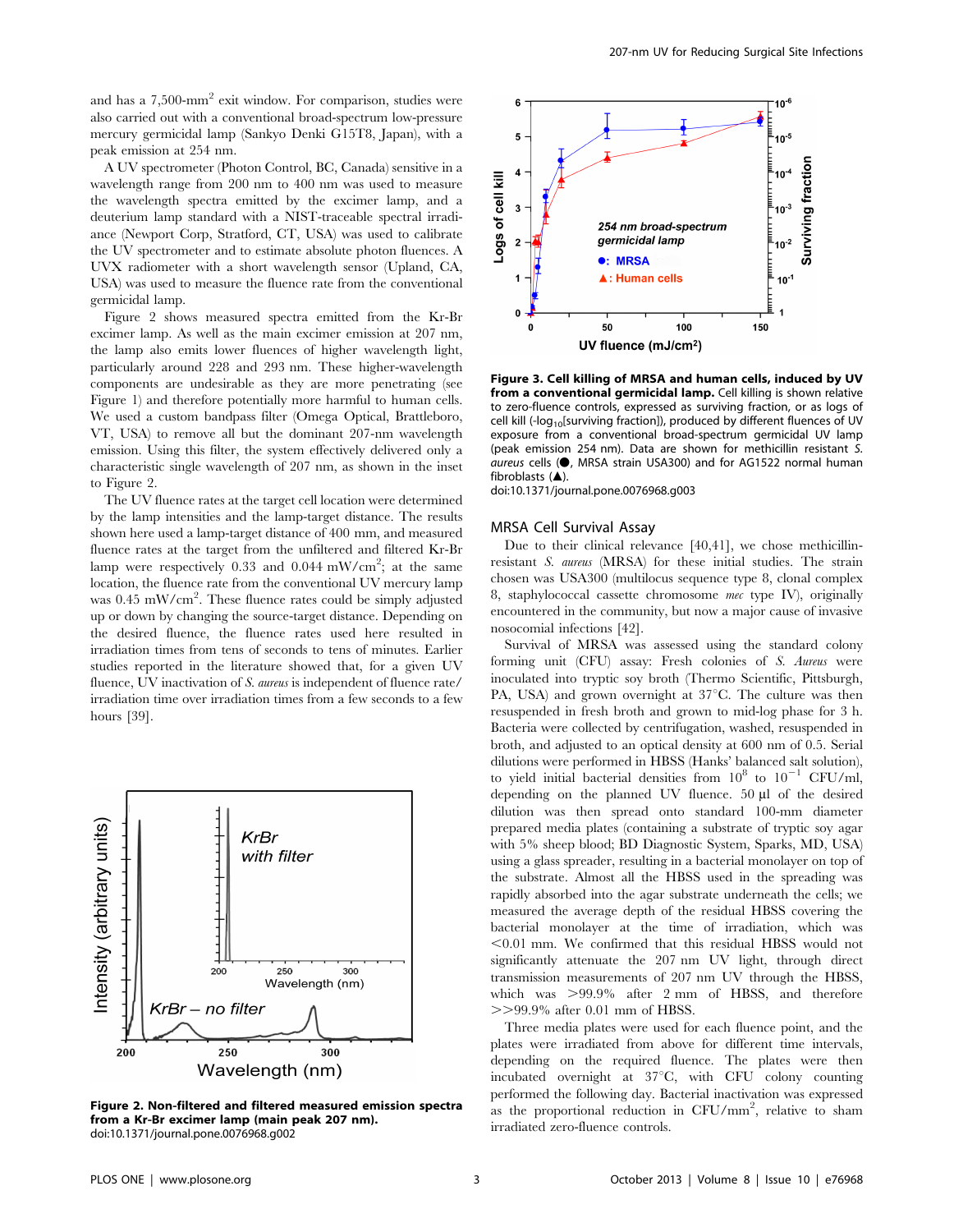#### Normal Human Cell Survival Assay

Normal human diploid skin fibroblasts (AG1522) were obtained from the American Type Culture Collection (Manassas, VA, USA). Cells at passage 10–12 were grown in Eagle's Minimum Essential Medium (CellGro, Manassas, VA, USA) supplemented with  $12.5\%$  heat-inactivated (56 $°C$ , 30 min) fetal calf serum, 200 mM L-alanyl-L-glutamine, 100 U/ml penicillin and 100  $\mu$ g/ ml streptomycin (Sigma-Aldrich Corp., St. Louis, MO, USA). The cells were maintained at  $37^{\circ}$ C in a humidified incubator with  $5\%$  $CO<sub>2</sub>$  in air. Cells were seeded in glass chambers (Nalge-Nunc Lab-Tek, Rochester, NY, USA) at a density to reach confluence about 48 h before exposure. Under these conditions, 90–98% of the cells were in  $G_0/G_1$  phase of the cell cycle, as determined by tritiatedthymidine incorporation and flow cytometry.

Cell survival was determined by the standard colony formation assay [43]. Briefly, cells were trypsinized within 5–10 min of exposure, suspended in growth medium, counted, diluted and seeded in 100-mm dishes with numbers resulting in  $\sim$ 100 clonogenic cells per dish. Three replicates were done for each data point. After an incubation period of 12 to 14 days, the cells were rinsed with phosphate buffered saline (PBS), fixed in 95% ethanol and stained with crystal violet. Macroscopic colonies with more than 50 cells were scored as survivors. Measured survival values were corrected for the system plating efficiency which ranged from 20% to 30% as measured with sham-irradiated controls.

#### Measurement of UV-associated Pre-mutagenic DNA Lesions in 3-D Human Skin Model

The 3-D human skin model used was a full skin thickness construct which recapitulates all the key components of human skin, within the epidermal (including the stratum corneum) and the dermal layers [44]. The construct (EpiDerm-FT, purchased from MatTek Corp., Ashland, MA, USA) consists of organized basal, spinous, granular, and cornified layers analogous to those found in vivo.

The two pre-mutagenic DNA lesions assayed in the epidermis were cyclobutane pyrimidine dimers (CPDs) and pyrimidinepyrimidone 6-4 photoproducts (6-4PPs), which are generally considered the major pre-mutagenic DNA lesions linked with UV-induced skin cancer [16].

The two lesions were assayed and scored using standard immunohistochemical approaches, following the protocols described, for example, by Stolper et al [45] in Epiderm-FT constructs and by Qin et al [46]. In brief, after UV irradiation, the EpiDerm-FT cultures were fixed in 10% neutral buffered formalin (overnight, room temperature), paraffin embedded, sectioned with a microtome, and stained with hematoxylin and eosin. 5 µm paraffin-embedded cross sections mounted on glass slides were deparaffinized and heat-mediated antigen retrieval was conducted. Slides were incubated in PBS followed by 0.05 N HCl at  $4^{\circ}$ C for 5 min before being washed sequentially in PBS, 50% EtOH and 70% EtOH, 0.15 N NaOH, 70% EtOH, 50% EtOH, and PBS for 2 min each at room temperature. Slides were blocked in 1% bovine serum albumin in PBS for 1 h followed by mouse anti-CPDs (Kamiya Biomedical Company, Seattle, WA, USA) or mouse anti-6-4PPs (Cosmo Bioscience USA, Carlsbad, CA, USA) 1:50 in blocking buffer for 1 h at room temperature. Samples were washed in PBS (3 times, 5 min each) and incubated for 1 h with a biotinylated secondary antibody (1:200 in PBS) followed by a 5 min wash in PBS, streptavidin-HRP (Sigma-Aldrich Corp., St. Louis, MO, USA) for 30 min, and finally DAB substratechromogen solution for 15 min as specified by EMD Millipore protocol (Billerica, MA, USA). The samples were then washed with water and covered with methyl green counterstain solution at room temperature for 3 min. The samples were dipped in 100% EtOH twice and into xylene. Finally, cover slips were mounted on each sample with mounting medium (Vectashield, Burlingame, CA, USA). CPD- and 6-4PP positive cells were scored in a total of nine randomly chosen locations in the epidermis from three different tissue samples.

#### Results

#### 1 Cell Survival

We measured cell survival in MRSA (strain USA300) and in normal human skin fibroblasts (AG1522) exposed to different fluences of UV light generated by a 254-nm broad-spectrum germicidal UV lamp (Figure 3), and by 207-nm UV light from a filtered Kr-Br excimer lamp (Figure 4).

As illustrated in Figure 3, the conventional broad-spectrum germicidal UV lamp (broad spectrum, peak 254 nm) efficiently kills MRSA cells but, as expected, is almost equally efficient at killing human cells. By contrast, as illustrated in Figure 4, at the fluences studied here, the 207-nm excimer lamp provided up to four logs of MRSA cell killing but produced little cell killing in human cells – quantitatively about a 5,000 fold differential in cell killing between MRSA and human cells.

For example, four logs of MRSA cell killing (cell survival level of 10<sup>-4</sup>) required fluences of 35 mJ/cm<sup>2</sup> of 254-nm (broad-spectrum) UV and  $135 \text{ mJ/cm}^2$  of 207-nm light; these fluences respectively produced cell killing in human cells of  $2\times10^{-4}$  (254 nm) and  $2\times10^{-1}$  (207 nm). Thus for the same level of MRSA killing, the 207-nm excilamp produces about 1,000-fold less killing in human cells compared to a conventional germicidal lamp.

This major differential in human cell killing between broadspectrum 254 nm UV and 207 nm light is consistent with that observed by Kochevar et al. [47,48], who compared the effects of broad spectrum 254-nm UV with 193-nm laser light; consistent with the hypothesis in the current work, they attributed the low level of human cell killing by 193-nm laser light to non-DNA based membrane damage.



Figure 4. Cell killing of MRSA and human cells, induced by 207 nm UV light. Cell killing is shown relative to zero-fluence controls, expressed as surviving fraction or as logs of cell kill  $(-\log_{10}[surviving$ fraction]), produced by different fluences of UV light from a filtered 207 nm Kr-Br excimer lamp. Data are shown for methicillin resistant S.  $a$ ureus cells ( $\bullet$ , MRSA strain USA300) and for AG1522 normal human fibroblasts  $(\triangle)$ .

doi:10.1371/journal.pone.0076968.g004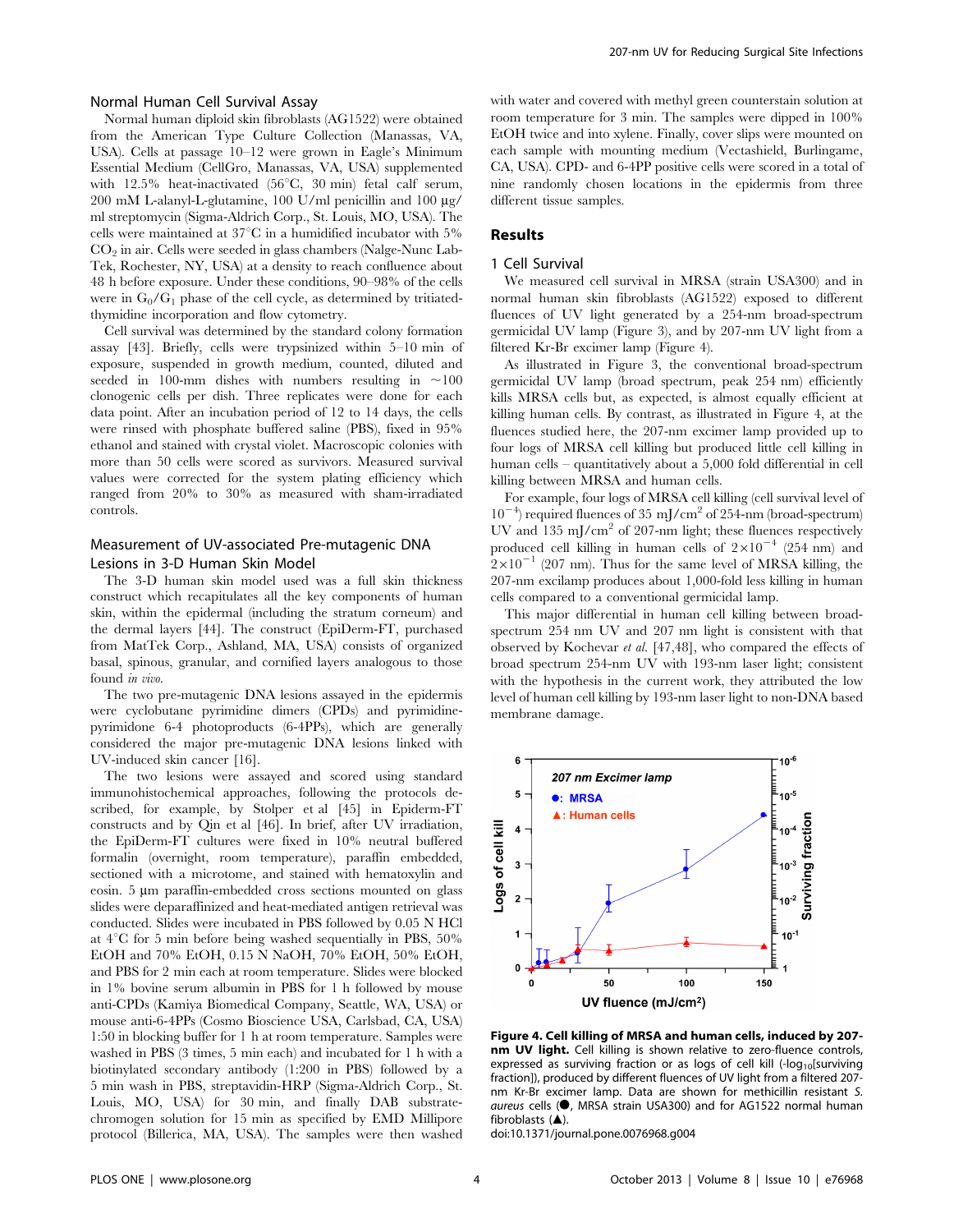### 2 Induction of Pre-mutagenic DNA Lesions in Human Skin

Figure 5 shows the measured induced yields of CPD lesions (Figure 5a) and 6-4 photoproducts (6-4PP, Figure 5b) after exposure of the 3-D skin tissue model to the broad UV spectrum from a conventional germicidal UV lamp (peak 254 nm) or to 207 nm light from the Kr-Br excimer lamp. As expected, the germicidal lamp produced high yields of both pre-mutagenic skin DNA lesions. However after 207-nm exposure, neither lesion showed an induced yield which was significantly elevated above zero, at any of the studied fluences.

# Discussion

The results shown here are in accord with biophysical expectations based on the limited penetration of 207-nm UV light: in terms of cell killing, 207-nm light does indeed kill MRSA much more efficiently than it kills human cells. For example at a fluence of 207-nm light that produce four logs of MRSA cell kill, there is much less than one decade of cell kill in human cells (as discussed above, we chose four logs of bacterial kill for this comparison because studies of wound irradiation with conventional UV germicidal lamps suggest that this level of bacterial reduction will produce significant decreases in SSI rates [8]). In contrast with the results for 207-nm light, while conventional germicidal lamps efficiently kill MRSA, conventional germicidal



Figure 5. Pre-mutagenic skin DNA lesion yields induced by a conventional germicidal lamp and by 207-nm UV light. Yields are shown of pre-mutagenic DNA lesions in epidermal keratinocytes, measured in a 3-D human skin tissue model, induced by conventional broad-spectrum germicidal UV radiation (&) and by 207-nm UV light  $(\blacklozenge)$ . A: cyclobutane pyrimidine dimers (CPD); B: pyrimidine-pyrimidone 6-4 photoproducts (6-4PP). In both graphs zero-fluence control measurements ( $<$ 1%) have been subtracted from the data. doi:10.1371/journal.pone.0076968.g005

lamps are almost as efficient at killing human cells. Quantitatively, for a four-log level of MRSA killing, 207-nm UV light produces about 1,000-fold less human cell killing than a conventional germicidal UVC lamp.

In terms of the safety of 207-nm UV light, the lack of induction of typical UV-associated pre-mutagenic DNA lesions in the epidermis of a 3-D skin model is again consistent with biophysical expectations based on the limited penetration of 207-nm UV light, and consistent with earlier studies using 193-nm laser light [23]. Whilst other UV wavelengths have been suggested as potentially safe for human exposure, in particular 405 nm [49] and 254 nm [50], no mechanisms have been proposed for a differential toxic effect for bacteria vs. human cells at these wavelengths, and indeed both 405-nm light [51] and 254-nm light [52] have been shown to be mutagenic to mammalian cells at relevant fluences.

Based on the pre-clinical in-vitro studies reported here, 207-nm light from a Kr-Br excimer lamp may have considerable potential for safely reducing SSI rates. Such lamps could potentially be used in an operating room environment without the need for protective clothing for staff or patient. Of course in-vivo studies are a necessary confirmation and these are ongoing, as discussed below.

Should *in-vivo* studies confirm these *in-vitro* results, our expectation of the potential use of 207-nm light would be for continuous low-fluence-rate exposure during a surgical procedure. The rationale here is that current evidence suggests that the majority of SSI result from bacteria alighting directly onto the surgical wound from the air. Evidence for the dominance of an airborne route comes from correlations between the density of airborne bacteria and postoperative sepsis rates [53,54]; evidence for the significance of airborne bacteria alighting directly on the surgical wound comes, for example, from studies of conventional UV lamps specifically directed over the surgical site [8], and also wound-directed filtered airflow studies [55].

Thus a continuous low-fluence-rate exposure of 207-nm UV light onto the surgical wound area during the complete surgical procedure might be anticipated to kill bacteria as they alighted onto the wound area. Such a continuous exposure, as also used in the earlier studies of wound irradiation with conventional germicidal lamps [8], would be designed to inactivate bacteria before they penetrated into the interior of the wound. A second advantage associated with targeting bacteria as they alight onto the wound area is in relation to biofilms [56]: as bacteria alight onto the skin/wound, they are typically in individual planktonic form, and thus amenable to killing by 207-nm light. This would prevent the subsequent formation of bacterial clusters (biofilms), which would probably be refractory to 207-nm light (as they are to most other therapies).

Several configurations for the 207-nm lamp in a surgical setting might be possible. It is of course important that surgical staff do not inadvertently block the UV light, so one arrangement might be for the excimer lamp to be incorporated into a standard overhead surgical illumination system. A possible second UV light source, to ensure a level of redundancy from inadvertent shielding, might be incorporation into a surgeon's headlight illumination system, with the UV light transmitted to the headlight via fiber optics [57].

Commercial 207-nm excimer lamps would be expected to be inexpensive and long lived. In fact in a different wavelength range (172 nm) xenon excimer lamps [58] with rated lifetimes of 50,000 to 100,000 hrs, are already in commercial use [34], providing (using appropriate phosphors) both interior and exterior office lighting, for example on the Rotterdam KPN Telecom tower [59].

Though beyond the scope of the current work, in addition to direct bactericidal applications in surgical environments, it might be envisioned that 207-nm UV light could be used to treat, on a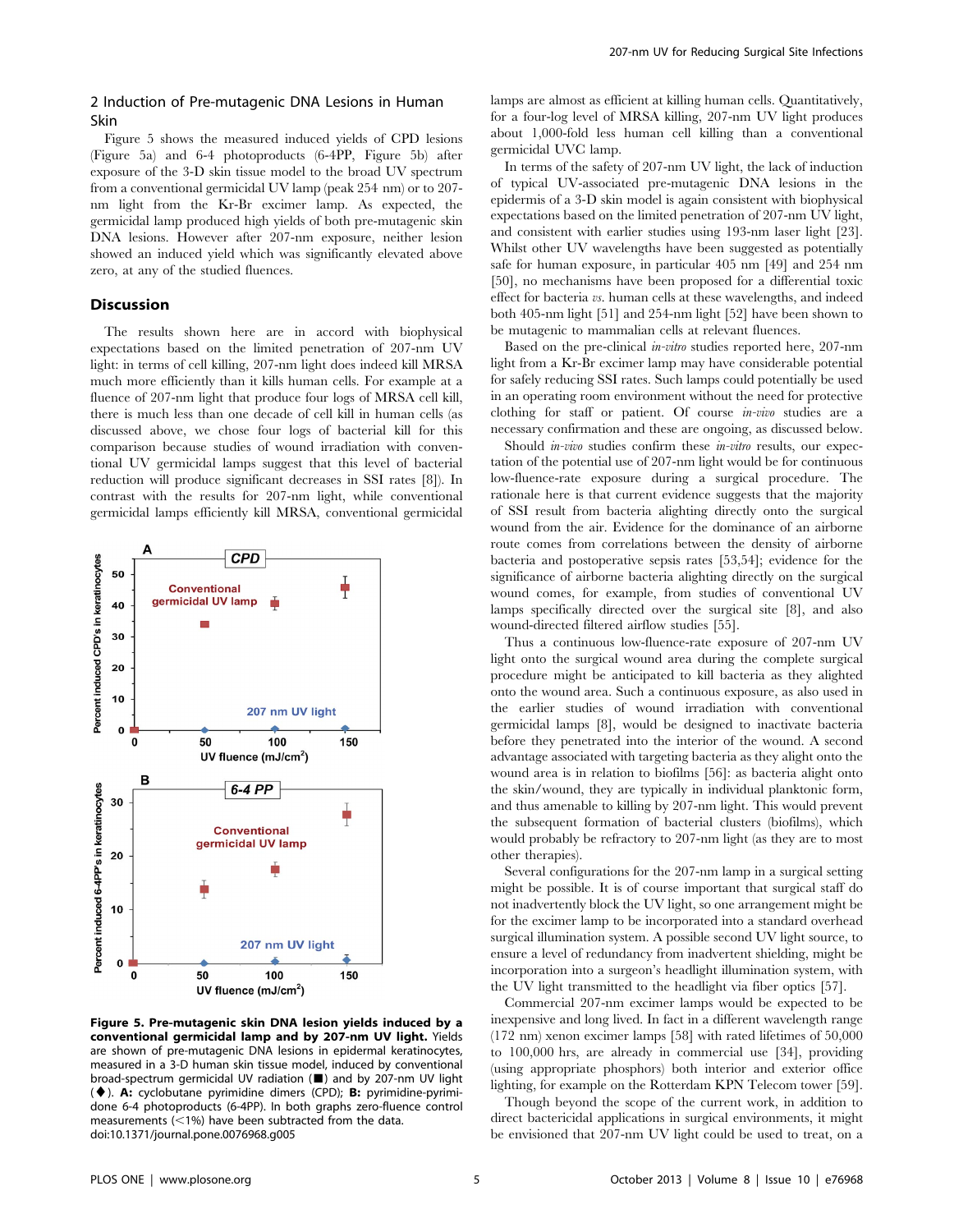continuous basis, any airborne environment where there is a high likelihood of airborne-based pathogen transmission, such as TB or pandemic influenza. In fact upper-room UV irradiation systems have long been considered, based on conventional broad-spectrum UV lamps [60], and have shown some promise [61,62]; they have not, however, been widely used, in part because of safety concerns relating to potential low-level broad-spectrum UV exposure [61,63,64].

#### Conclusions

There is clearly no single solution to the major problem of SSI [65]. Conventional germicidal UV lamps are effective but represent a health risk both for patient and staff. Basic biophysics considerations suggest, and our in-vitro data provide some confirmation that, 207-nm UV light has a considerably improved therapeutic ratio (bacterial killing vs. cell human killing) compared to conventional germicidal UVC lamps [50], and also that 207-nm UV light is unlikely to be mutagenic to humans. Based on these considerations, 207-nm light has considerable promise to be safe and inexpensive modality for SSI reduction, while potentially

#### References

- 1. Rosenthal VD, Bijie H, Maki DG, Mehta Y, Apisarnthanarak A, et al. (2012) International Nosocomial Infection Control Consortium (INICC) report, data summary of 36 countries, for 2004–2009. Am J Infect Control 40: 396–407.
- 2. Haley VB, Van Antwerpen C, Tserenpuntsag B, Gase KA, Hazamy P, et al. (2012) Use of administrative data in efficient auditing of hospital-acquired surgical site infections, New York State 2009–2010. Infect Control Hosp Epidemiol 33: 565–571.
- 3. Klevens RM, Edwards JR, Richards CL, Jr., Horan TC, Gaynes RP, et al. (2007) Estimating health care-associated infections and deaths in U.S. hospitals, 2002. Public Health Rep 122: 160–166.
- 4. Kirkland KB, Briggs JP, Trivette SL, Wilkinson WE, Sexton DJ (1999) The impact of surgical-site infections in the 1990 s: attributable mortality, excess length of hospitalization, and extra costs. Infect Control Hosp Epidemiol 20: 725–730.
- 5. Broex EC, van Asselt AD, Bruggeman CA, van Tiel FH (2009) Surgical site infections: how high are the costs? J Hosp Infect 72: 193–201.
- 6. Scott RD (2009) The Direct Medical Costs of Healthcare-Associated Infections in U.S. Hospitals and the Benefits of Prevention. Atlanta, GA. Centers for Disease Control and Prevention Website. Available: www.cdc.gov/hai/pdfs/ hai/scott\_costpaper.pdf. Accessed 2013 August 20.
- 7. Fry DE, Barie PS (2011) The changing face of Staphylococcus aureus: a continuing surgical challenge. Surg Infect (Larchmt) 12: 191–203.
- 8. Ritter MA, Olberding EM, Malinzak RA (2007) Ultraviolet lighting during orthopaedic surgery and the rate of infection. J Bone Joint Surg Am 89: 1935– 1940.
- 9. Taylor GJ, Bannister GC, Leeming JP (1995) Wound disinfection with ultraviolet radiation. J Hosp Infect 30: 85–93.
- 10. Conner-Kerr TA, Sullivan PK, Gaillard J, Franklin ME, Jones RM (1998) The effects of ultraviolet radiation on antibiotic-resistant bacteria in vitro. Ostomy Wound Manage 44: 50–56.
- 11. Rao BK, Kumar P, Rao S, Gurung B (2011) Bactericidal effect of ultraviolet C (UVC), direct and filtered through transparent plastic, on gram-positive cocci: an in vitro study. Ostomy Wound Manage 57: 46–52.
- 12. Koch-Paiz CA, Amundson SA, Bittner ML, Meltzer PS, Fornace AJ, Jr. (2004) Functional genomics of UV radiation responses in human cells. Mutat Res 549: 65–78.
- 13. Pfeiffer P, Goedecke W, Obe G (2000) Mechanisms of DNA double-strand break repair and their potential to induce chromosomal aberrations. Mutagenesis 15: 289–302.
- 14. Pfeifer GP, You YH, Besaratinia A (2005) Mutations induced by ultraviolet light. Mutat Res 571: 19–31.
- 15. Mitchell DL, Nairn RS (1988) The (6-4) photoproduct and human skin cancer. Photodermatol 5: 61–64.
- 16. Pfeifer GP, Besaratinia A (2012) UV wavelength-dependent DNA damage and human non-melanoma and melanoma skin cancer. Photochem Photobiol Sci 11: 90–97.
- 17. Jose JG, Pitts DG (1985) Wavelength dependency of cataracts in albino mice following chronic exposure. Exp Eye Res 41: 545–563.
- 18. Soderberg PG (1988) Acute cataract in the rat after exposure to radiation in the 300 nm wavelength region. A study of the macro-, micro- and ultrastructure. Acta Ophthalmol (Copenh) 66: 141–152.

sharing with conventional UV germicidal lamps [8] the major advantage of being equally effective for drug-resistant and drugsensitive bacteria.

Of course before 207-nm light approach were to be used clinically in a surgical scenario, a number of issues remain to be addressed: In vivo, studies of safety and efficacy in animal models of SSI are ongoing, including the potential effects of UVC exposure on wound healing - though earlier studies [66] have not shown significant effect on wound healing.

#### Acknowledgments

We are very grateful to Lynn Shostack for her support and advice. This work is dedicated to the memory of Paul Rice.

#### Author Contributions

Conceived and designed the experiments: GR-P FDL HMS SMH DJB. Performed the experiments: MB AWB ST. Analyzed the data: MB GR-P AWB DJB. Contributed reagents/materials/analysis tools: AWB FDL DJB. Wrote the paper: MB GR-P AWB DJB.

- 19. Berg M, Bergman BR, Hoborn J (1991) Ultraviolet radiation compared to an ultra-clean air enclosure. Comparison of air bacteria counts in operating rooms. J Bone Joint Surg Br 73: 811–815.
- 20. Goldfarb AR, Saidel LJ (1951) Ultraviolet absorption spectra of proteins. Science 114: 156–157.
- 21. Setlow RB, Preiss JW (1956) Spectra of some amino acids, peptides, nucleic acids, and protein in the vacuum ultraviolet. J Chem Phys 25: 138–141.
- 22. Coohill TP (1986) Virus-cell interactions as probes for vacuum-ultraviolet radiation damage and repair. Photochem Photobiol 44: 359–363.
- 23. Green H, Boll J, Parrish JA, Kochevar IE, Oseroff AR (1987) Cytotoxicity and mutagenicity of low intensity, 248 and 193 nm excimer laser radiation in mammalian cells. Cancer Res 47: 410–413.
- 24. Kreusch S, Schwedler S, Tautkus B, Cumme GA, Horn A (2003) UV measurements in microplates suitable for high-throughput protein determination. Anal Biochem 313: 208–215.
- 25. Quickenden TI, Irvin JA (1980) The ultraviolet absorption spectrum of liquid water. J Chem Phys 72: 4416–4428.
- 26. Metzler DE, Metzler CM (2001) Biochemistry: The Chemical Reactions of Living Cells. San Diego: Academic Press.
- 27. Lorian V, Zak O, Suter J, Bruecher C (1985) Staphylococci, in vitro and in vivo. Diagn Microbiol Infect Dis 3: 433–444.
- 28. Russell LM, Wiedersberg S, Delgado-Charro MB (2008) The determination of stratum corneum thickness: an alternative approach. Eur J Pharm Biopharm 69: 861–870.
- 29. Doughty MJ, Zaman ML (2000) Human corneal thickness and its impact on intraocular pressure measures: a review and meta-analysis approach. Surv Ophthalmol 44: 367–408.
- 30. Kolozsvari L, Nogradi A, Hopp B, Bor Z (2002) UV absorbance of the human cornea in the 240- to 400-nm range. Invest Ophthalmol Vis Sci 43: 2165–2168.
- 31. Volkova GA, Kirillova NN, Pavlovskaya EN, Yakovleva AV (1984) Vacuumultraviolet lamps with a barrier discharge in inert gases. J Appl Spectrosc 41: 1194–1197.
- 32. Sosnin EA, Oppenlander T, Tarasenko VF (2006) Applications of capacitive and barrier discharge excilamps in photoscience. J Photochem Photobiol C: Photochem Rev 7: 145–163.
- 33. Vollkommer F, Hitzschke L (1998) Dielectric barrier discharge. In: Babucke G, editor. Proceedings of the Eighth International Symposium on the Science & Technology of Light Sources (LS: 8). Greifswald, Germany: Greifswald: Inst. Low Temp. Phys. 51–60.
- 34. Hitzschke L, Vollkommer F (2001) Product families based on dielectric barrier discharges. In: Bergman RS, editor. Proceedings of the Ninth International Symposium on the Science & Technology of Light Sources (LS: 9). Ithaca, NY: Cornell University Press. 411–421.
- 35. Sosnin EA, Avdeev SM, Kuznetzova EA, Lavrent'eva LV (2005) A bacterial barrier-discharge KrBr Excilamp. Instr Experiment Tech 48: 663–666.
- 36. Matafonova GG, Batoev VB, Astakhova SA, Gomez M, Christofi N (2008) Efficiency of KrCl excilamp (222 nm) for inactivation of bacteria in suspension. Lett Appl Microbiol 47: 508–513.
- 37. Wang D, Oppenlander T, El-Din MG, Bolton JR (2010) Comparison of the disinfection effects of vacuum-UV (VUV) and UV light on Bacillus subtilis spores in aqueous suspensions at 172, 222 and 254 nm. Photochem Photobiol 86: 176–181.